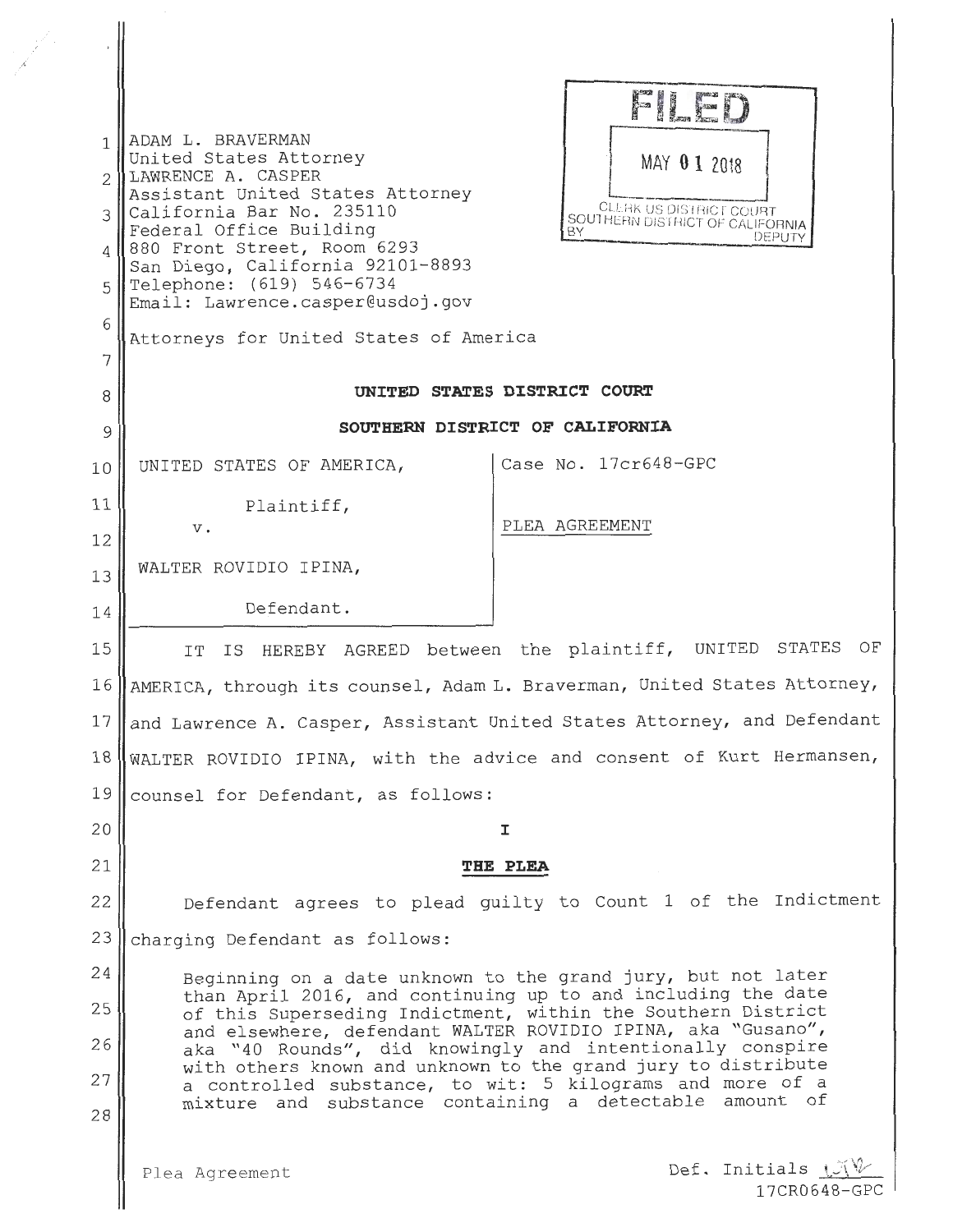cocaine, a Schedule II Controlled Substance; all in violation of Title 21 U.S.C. §§ 841 (a) (1) and 846.

2 Defendant agrees that, following entry of Defendant's guilty plea,  $3$  the Government need not hold or preserve any evidence seized in 4 connection with this case. For any controlled substance seized in  $5$  connection with this case, Defendant agrees that, following entry of 6 Defendant's guilty plea, the Government may destroy the controlled  $7$  substance 30 days after the Government has provided Defendant with the 8 laboratory analysis report. If Defendant believes that additional 9 testing is needed, Defendant will arrange for and complete such testing  $10$  within that 30-day period, unless that period is extended by joint  $11$  written agreement or Court order, in which case the Government shall 12 | preserve the controlled substance for the agreed-upon or judicially 13 mandated period. If the court has issued a preservation order in  $14$  connection with any seized evidence, Defendant will request that the 15 Court lift or revoke the preservation order following entry of 16 Defendant's quilty plea.

17 || In addition, the attached forfeiture addendum shall govern 18 forfeiture in this case.

 $\mathbf{I}$  9  $\parallel$   $\qquad$   $\qquad$   $\qquad$   $\qquad$   $\qquad$   $\qquad$   $\qquad$   $\qquad$   $\qquad$   $\qquad$   $\qquad$   $\qquad$   $\qquad$   $\qquad$   $\qquad$   $\qquad$   $\qquad$   $\qquad$   $\qquad$   $\qquad$   $\qquad$   $\qquad$   $\qquad$   $\qquad$   $\qquad$   $\qquad$   $\qquad$   $\qquad$   $\qquad$   $\qquad$   $\qquad$   $\qquad$   $\qquad$   $\qquad$ 

#### 20 **NATURE OF THE OFFENSE**

21

1

A. ELEMENTS EXPLAINED

22 23 The offense to which Defendant is pleading guilty has the following elements:

24 25 1. There was an agreement between two or more persons to commit the crime of distributing cocaine or some other prohibited drug; and

26 27 2. The defendant became a member of the conspiracy knowing of its object to distribute cocaine or some other prohibited drug and intending to help accomplish that object.

28

Plea Agreement 2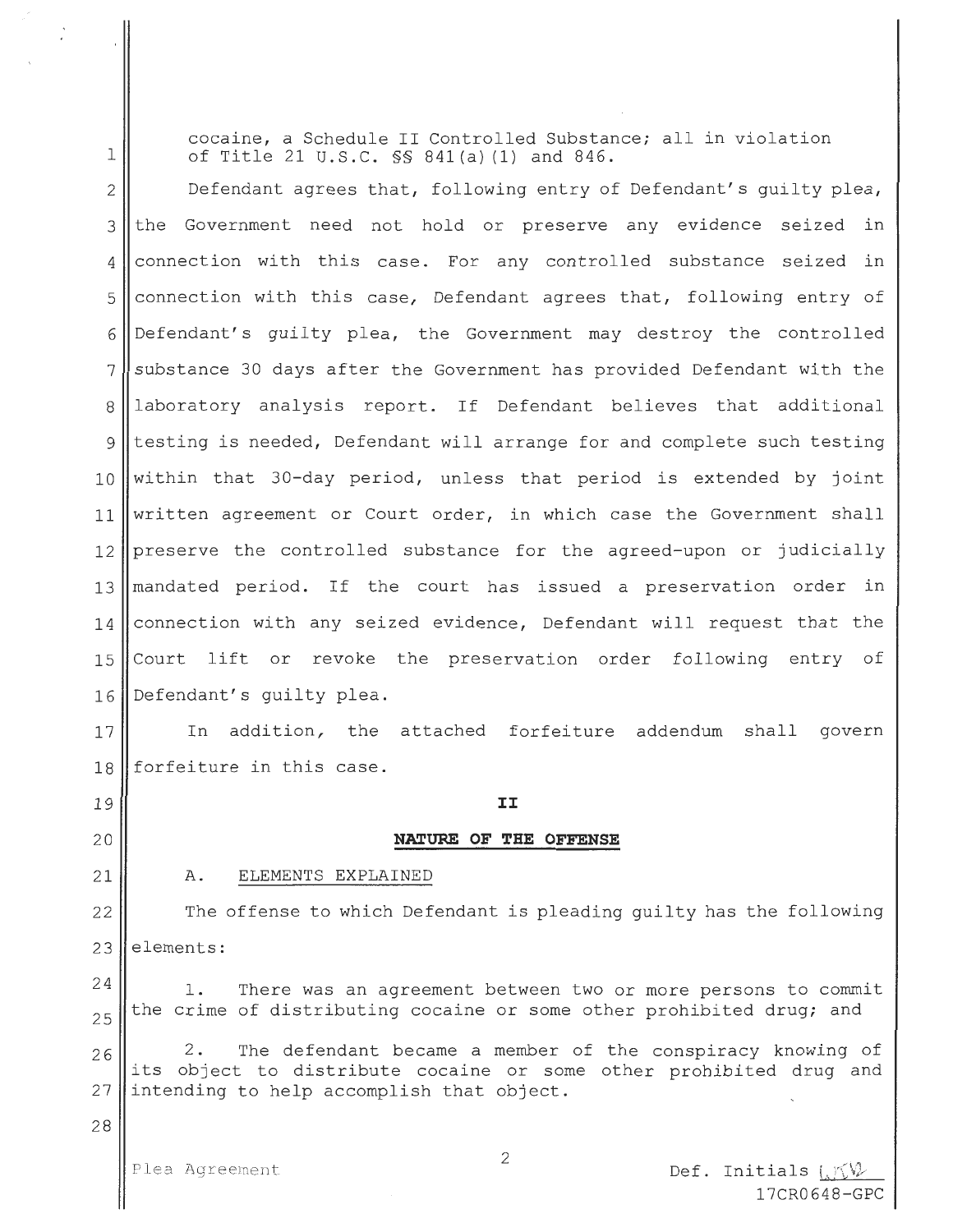6

7

8

9

10

11

12

13

14

15

16

17

18

19

20

21

22

23

24

25

26

27

28

#### 1 || B. ELEMENTS UNDERSTOOD AND ADMITTED - FACTUAL BASIS

2 || Defendant has fully discussed the facts of this case with defense 3 counsel. Defendant has committed each element of the crime and admits  $4$  that there is a factual basis for this guilty plea. The following facts 5 are true and undisputed:

- 1. In or about early 2016, defendant agreed with one or more other persons to further the distribution of cocaine entering the United States via the Southern District of California by using his family owned trucking business' tractor-trailer to transport cocaine in exchange for financial compensation. Defendant acknowledges he was involved with efforts to move cocaine in this manner from at least April 2016 until September 30, 2016.
- 2. On September 30, 2016, defendant was the driver and sole occupant of his trucking business' tractor-trailer in which he was transporting approximately 32 kilograms of cocaine hidden in a non-factory compartment a coconspirator arranged to have installed in the trailer. Defendant knowingly intended to further the conspiracy by transporting that and other cocaine from Southern California to the Chicago, Illinois area for delivery. On September 30, 2016, law enforcement stopped his tractor-trailer and seized the cocaine.
- 3. On September 21, 2016, before that transportation venture began, defendant communicated with the Mexicanbased narcotics trafficker (who used the moniker "El-99") regarding the preparations underway for the truck to smuggle narcotics. On September 25, 2016, defendant informed the Mexican-based narcotics trafficker that the tractor-trailer was "ready." At the request, however, of the Mexican-based trafficker, defendant agreed to try to change out the license plates. On September 26, 2016, defendant sent the Mexican-based trafficker photos of his tractor-trailer and explained that he had claimed his "plates were stolen" and that, "we will be able to change all the numbers and I'll be ready on Wednesday." The Mexican-based trafficker then confirmed that a "load" was forthcoming.

Def. Initials  $\sqrt{2}$ 17CR0648-GPC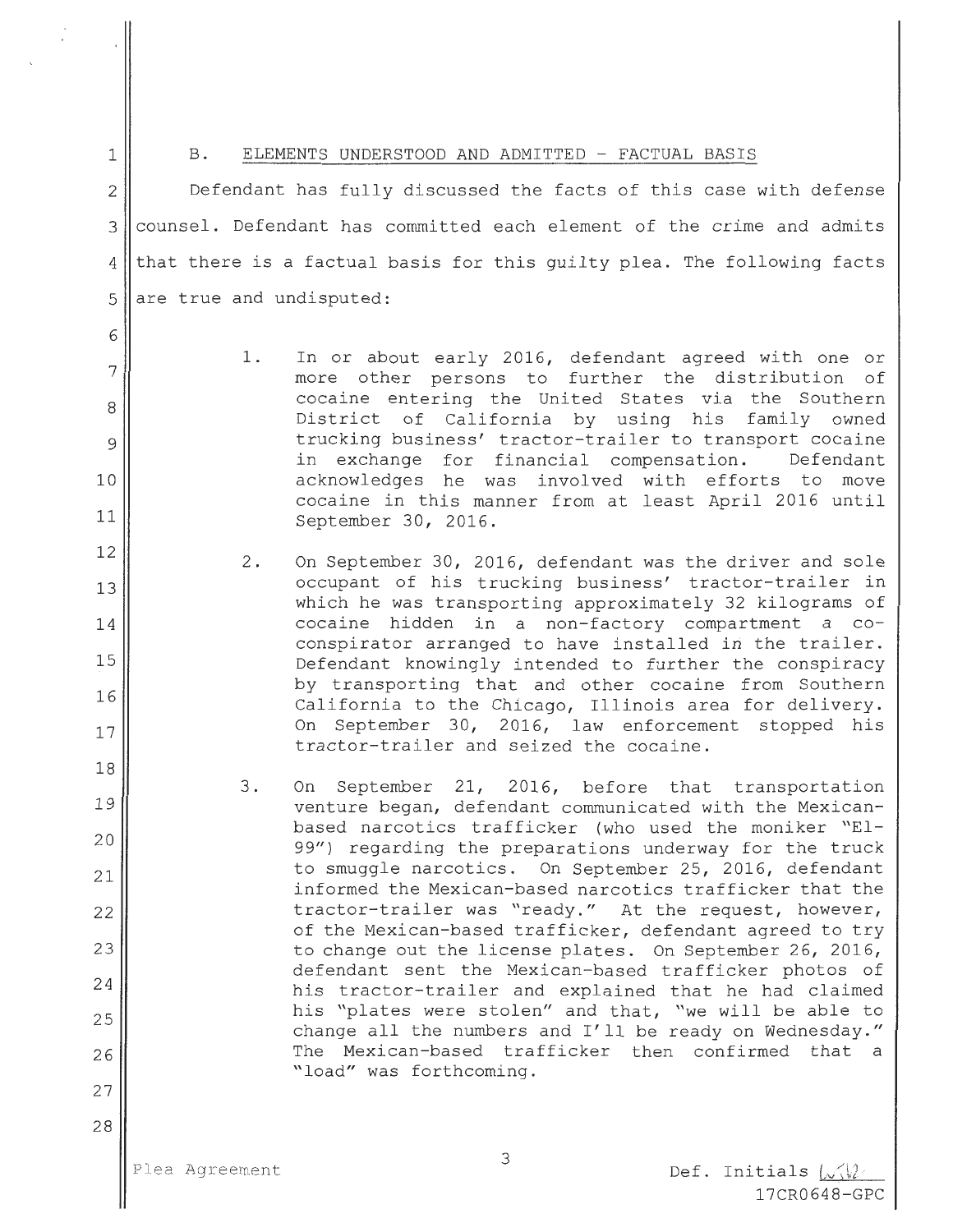| 1<br>$\mathbf{2}$<br>3<br>4<br>5 |                      | Promptly following the September 30, 2016 seizure,<br>4.<br>defendant informed the Mexican-based trafficker of the<br>seizure, explaining that, "[t]hings went to hell."<br>Defendant further acknowledges that the tractor and<br>5.<br>trailer described in the forfeiture addendum to this<br>plea agreement are the same tractor and trailer that<br>were used to transport the cocaine that was seized by<br>law enforcement on September 30, 2016. |
|----------------------------------|----------------------|----------------------------------------------------------------------------------------------------------------------------------------------------------------------------------------------------------------------------------------------------------------------------------------------------------------------------------------------------------------------------------------------------------------------------------------------------------|
| 6<br>7                           |                      | III                                                                                                                                                                                                                                                                                                                                                                                                                                                      |
| 8                                |                      | <b>PENALTIES</b>                                                                                                                                                                                                                                                                                                                                                                                                                                         |
| 9                                |                      | The crime to which Defendant is pleading guilty carries the                                                                                                                                                                                                                                                                                                                                                                                              |
| 10                               |                      | following penalties:                                                                                                                                                                                                                                                                                                                                                                                                                                     |
| 11                               | Α.                   | a maximum of life in prison, and a mandatory minimum 10 years;                                                                                                                                                                                                                                                                                                                                                                                           |
| 12                               | <b>B.</b>            | a maximum 10,000,000 fine;<br>a mandatory special assessment of \$100 per count;                                                                                                                                                                                                                                                                                                                                                                         |
| 13                               | $\mathbb{C}$ .<br>D. | a term of supervised release of at least 5 years and up to                                                                                                                                                                                                                                                                                                                                                                                               |
| 14                               |                      | life. Failure to comply with any condition of supervised                                                                                                                                                                                                                                                                                                                                                                                                 |
| 15                               |                      | release may result in revocation of supervised release,                                                                                                                                                                                                                                                                                                                                                                                                  |
| 16<br>17                         |                      | requiring Defendant to serve in prison, upon revocation, all                                                                                                                                                                                                                                                                                                                                                                                             |
| 18                               |                      | or part of the statutory maximum term of supervised release;                                                                                                                                                                                                                                                                                                                                                                                             |
| 19                               | Е.                   | possible ineligibility for certain Federal benefits; and                                                                                                                                                                                                                                                                                                                                                                                                 |
| 20                               | $F$ .                | criminal forfeiture of the tractor and trailer alleged for                                                                                                                                                                                                                                                                                                                                                                                               |
| 21                               |                      | criminal forfeiture in the Indictment.                                                                                                                                                                                                                                                                                                                                                                                                                   |
| 22                               |                      | ΙV<br>DEFENDANT'S WAIVER OF TRIAL RIGHTS AND                                                                                                                                                                                                                                                                                                                                                                                                             |
| 23                               |                      | UNDERSTANDING OF CONSEQUENCES<br>This quilty plea waives Defendant's right at trial to:                                                                                                                                                                                                                                                                                                                                                                  |
| 24                               | Α.                   | Continue to plead not guilty and require the Government to                                                                                                                                                                                                                                                                                                                                                                                               |
| 25                               |                      | prove the elements of the crime beyond a reasonable doubt;                                                                                                                                                                                                                                                                                                                                                                                               |
| 26                               | B.                   | A speedy and public trial by jury;                                                                                                                                                                                                                                                                                                                                                                                                                       |
| 27<br>28                         | $\mathsf{C}$ .       | The assistance of counsel at all stages;                                                                                                                                                                                                                                                                                                                                                                                                                 |
|                                  | Plea Agreement       | 4<br>Def. Initials $\cup \{$<br>17CR0648-GPC                                                                                                                                                                                                                                                                                                                                                                                                             |

 $\ddot{\phantom{1}}$ 

 $\bigg\}$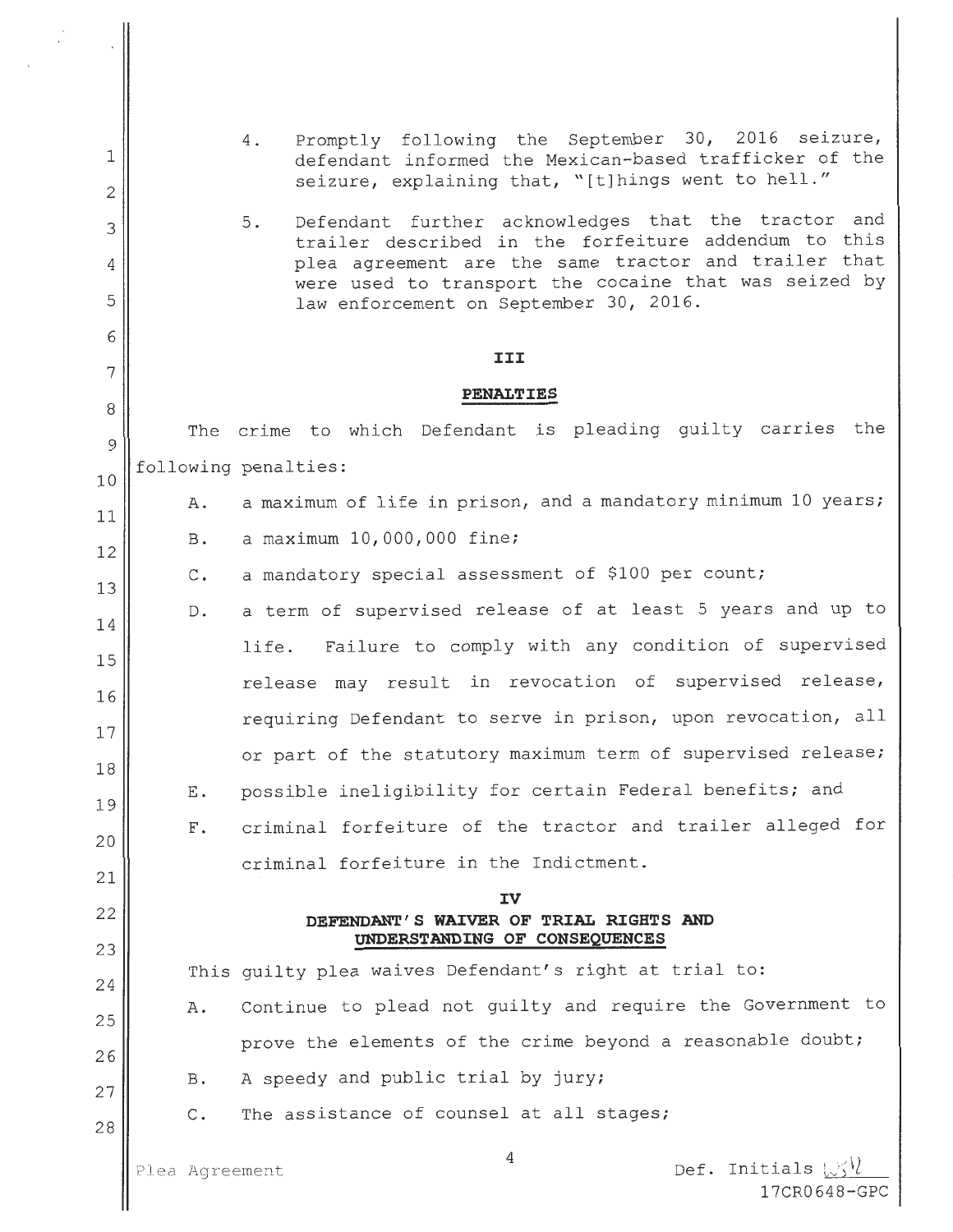2 3

4

5

6

22

23

24

25

26

27

28

1

- D. Confront and cross-examine adverse witnesses;
- E. Testify and present evidence and to have witnesses testify on behalf of Defendant; and,
- F. Not testify or have any adverse inferences drawn from the failure to testify.

#### **V**

# **DEFENDANT ACKNOWLEDGES NO PRETRIAL RIGHT TO BE**  7 **PROVIDED WITH IMPEACHMENT AND AFFIRMATIVE DEFENSE INFORMATION**

8 Any information establishing the factual innocence of Defendant 9 known to the undersigned prosecutor in this case has been turned over  $10$  to Defendant. The Government will continue to provide such information 11 establishing the factual innocence of Defendant.

12 If this case proceeded to trial, the Government would be required 13 Ito provide impeachment information for its witnesses. In addition, if 14 Defendant raised an affirmative defense, the Government would be 15  $\parallel$  required to provide information in its possession that supports such a 16 defense. By pleading guilty Defendant will not be provided this 17  $\parallel$  information, if any, and Defendant waives any right to this information. 18 Defendant will not attempt to withdraw the guilty plea or to file a 19 collateral attack based on the existence of this information.

## 20 **VI**

# 21 **DEFENDANT' S REPRESENTATION THAT GUILTY PLEA IS KNOWING AND VOLUNTARY**

Defendant represents that:

A. Defendant has had a full opportunity to discuss all the facts and circumstances of this case with defense counsel and has a clear understanding of the charges and the consequences of this plea. By pleading guilty, Defendant may be giving up, and rendered ineligible to receive, valuable government benefits and civic rights, such as the right to vote, the right to possess a firearm, the right to hold office, and the right to serve on a jury. The conviction in this case may<br>subject Defendant to various collateral consequences, Defendant to various collateral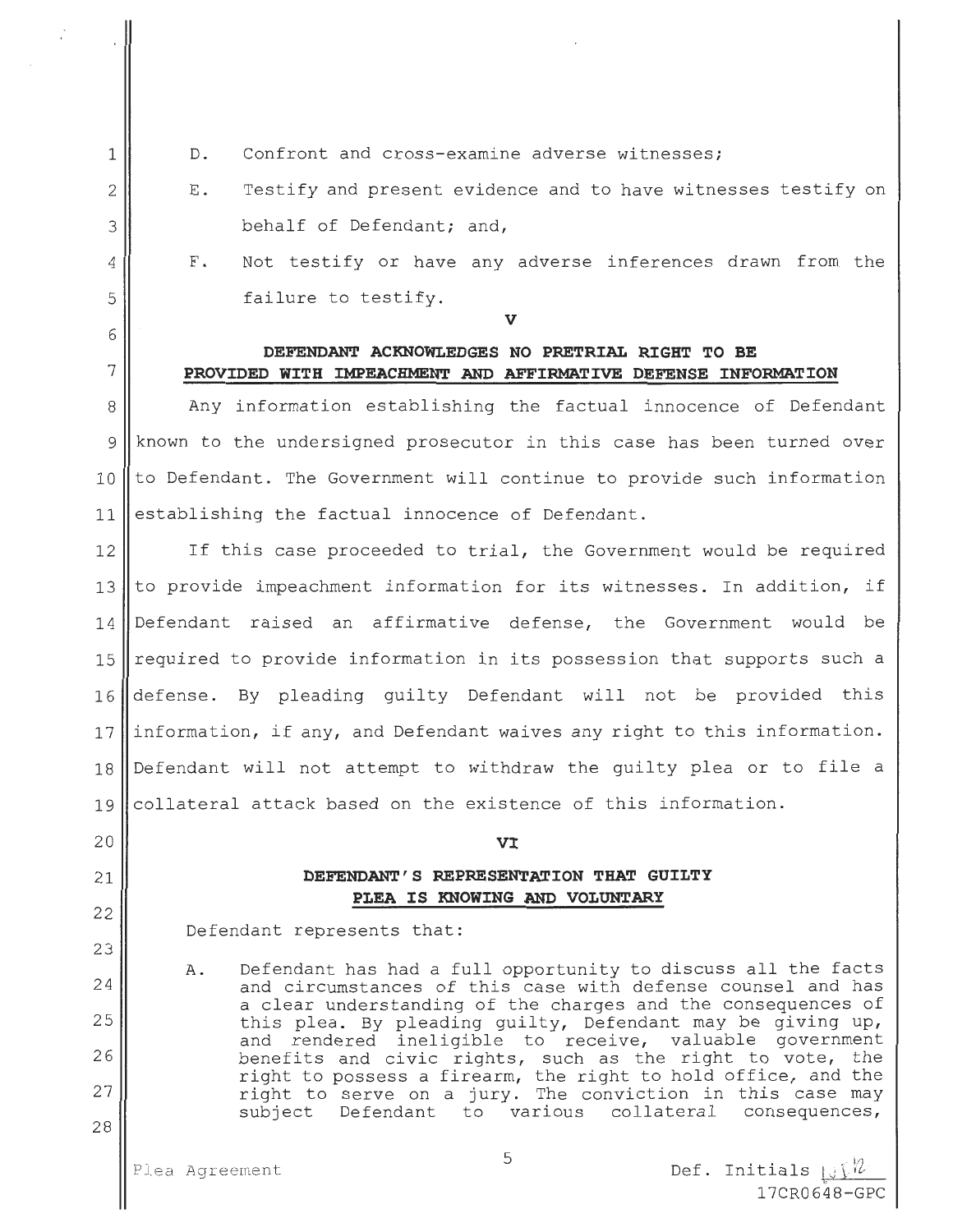including but not limited to revocation of probation, parole,<br>or supervised release in another case: debarment from or supervised release in another case; debarment government contracting; and suspension or revocation of a professional license, none of which can serve as grounds to withdraw Defendant's guilty plea.

- B. No one has made any promises or offered any rewards in return for this guilty plea, other than those contained in this agreement or otherwise disclosed to the Court.
- C. No one has threatened Defendant or Defendant's family to induce this guilty plea.
- D. Defendant is pleading guilty because Defendant is guilty and for no other reason.

#### **VII**

#### **AGREEMENT LIMITED TO U.S. ATTORNEY'S OFFICE SOUTHERN DISTRICT OF CALIFORNIA**

11 This plea agreement is limited to the United States Attorney's 12 Office for the Southern District of California, and cannot bind any 13 other authorities in any type of matter, although the Government will 14 bring this plea agreement to the attention of other authorities if 15  $\parallel$  requested by Defendant.

# 16 **VIII**

#### 17 **APPLICABILITY OF SENTENCING GUIDELINES**

18 The sentence imposed will be based on the factors set forth in 18 19  $\parallel$  U.S.C. § 3553(a). In imposing the sentence, the sentencing judge must  $20$  consult the United States Sentencing Guidelines (Guidelines) and take 21 them into account. Defendant has discussed the Guidelines with defense  $22$  counsel and understands that the Guidelines are only advisory, not  $23$  mandatory. The Court may impose a sentence more severe or less severe  $24$  than otherwise applicable under the Guidelines, up to the maximum in 25 the statute of conviction. The sentence cannot be determined until a 26 presentence report is prepared by the U.S. Probation Office and defense  $27$  counsel and the Government have an opportunity to review and challenge

28

1

2

3

4

5

6

7

8

9

10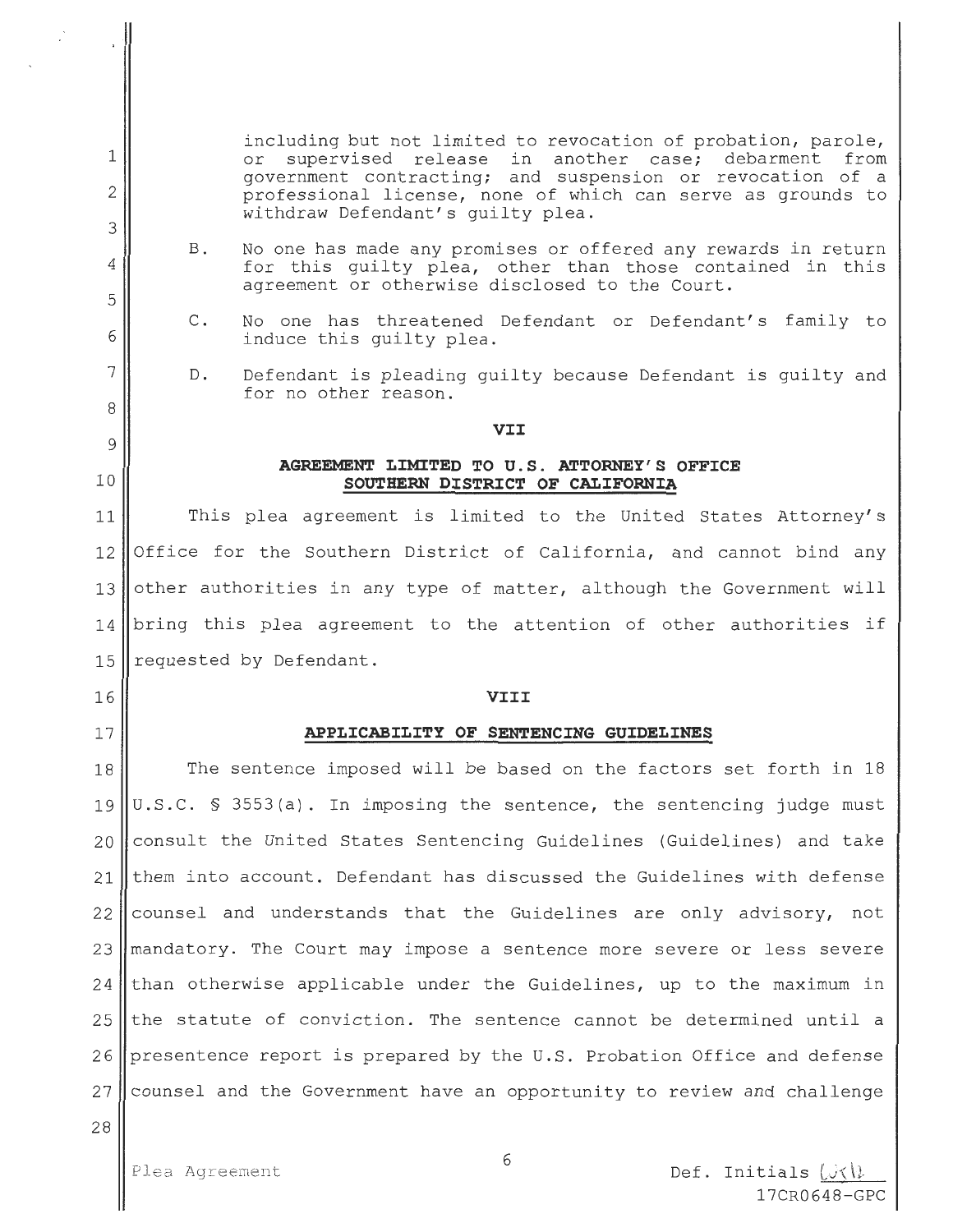1 || the presentence report. Nothing in this plea agreement limits the 2 Government's duty to provide complete and accurate facts to the district 3 || court and the U.S. Probation Office.

#### 4 **IX**

#### 5 **SENTENCE IS WITHIN SOLE DISCRETION OF JUDGE**

6 This plea agreement is made pursuant to Federal Rule of Criminal 7 Procedure 11(c) (1) (B). The sentence is within the sole discretion of  $8$  the sentencing judge who may impose the maximum sentence provided by  $9$  statute. It is uncertain at this time what Defendant's sentence will 10 be. The Government has not made and will not make any representation 11 about what sentence Defendant will receive. Any estimate of the probable  $12$  sentence by defense counsel is not a promise and is not binding on the 13 Court. Any recommendation by the Government at sentencing also is not 14 binding on the Court. If the sentencing judge does not follow any of 15 || the parties' sentencing recommendations, Defendant will not withdraw  $16$  the plea.

#### 17 **X**

#### 18 **PARTIES' SENTENCING RECOMMENDATIONS**

19

#### A. SENTENCING GUIDELINE CALCULATIONS

20 Although the Guidelines are only advisory and just one factor the 21 Court will consider under 18 U.S.C. § 3553(a) in imposing a sentence,  $22$  the parties will jointly recommend the following Base Offense Level, 23 Specific Offense Characteristics, Adjustments, and Departures:

24 25 26

27

28

1. Base Offense Level [USSG § 2D1.1(4)] 32<br>2. Safety Valve (if applicable) -2\* 2. Safety Valve (if applicable)  $[$ *SS* 2D1.1(*b*)  $(17)$  and  $5C1.2$ ] 3. Acceptance of Responsibility  $[$3E1.1]$  -3 \*If Defendant truthfully discloses to the government all information and evidence Defendant has concerning the offense and

Plea Agreement 7

**Def.** Initials  $\bigcup_{i=1}^{n} \bigcup_{i=1}^{n} \bigcup_{i=1}^{n} \bigcup_{i=1}^{n} \bigcup_{i=1}^{n} \bigcup_{i=1}^{n} \bigcup_{i=1}^{n} \bigcup_{i=1}^{n} \bigcup_{i=1}^{n} \bigcup_{i=1}^{n} \bigcup_{i=1}^{n} \bigcup_{i=1}^{n} \bigcup_{i=1}^{n} \bigcup_{i=1}^{n} \bigcup_{i=1}^{n} \bigcup_{i=1}^{n} \bigcup_{i=1}^{n} \bigcup_{i=1}^{n} \bigcup_{i=1$ 17CR0648-GPC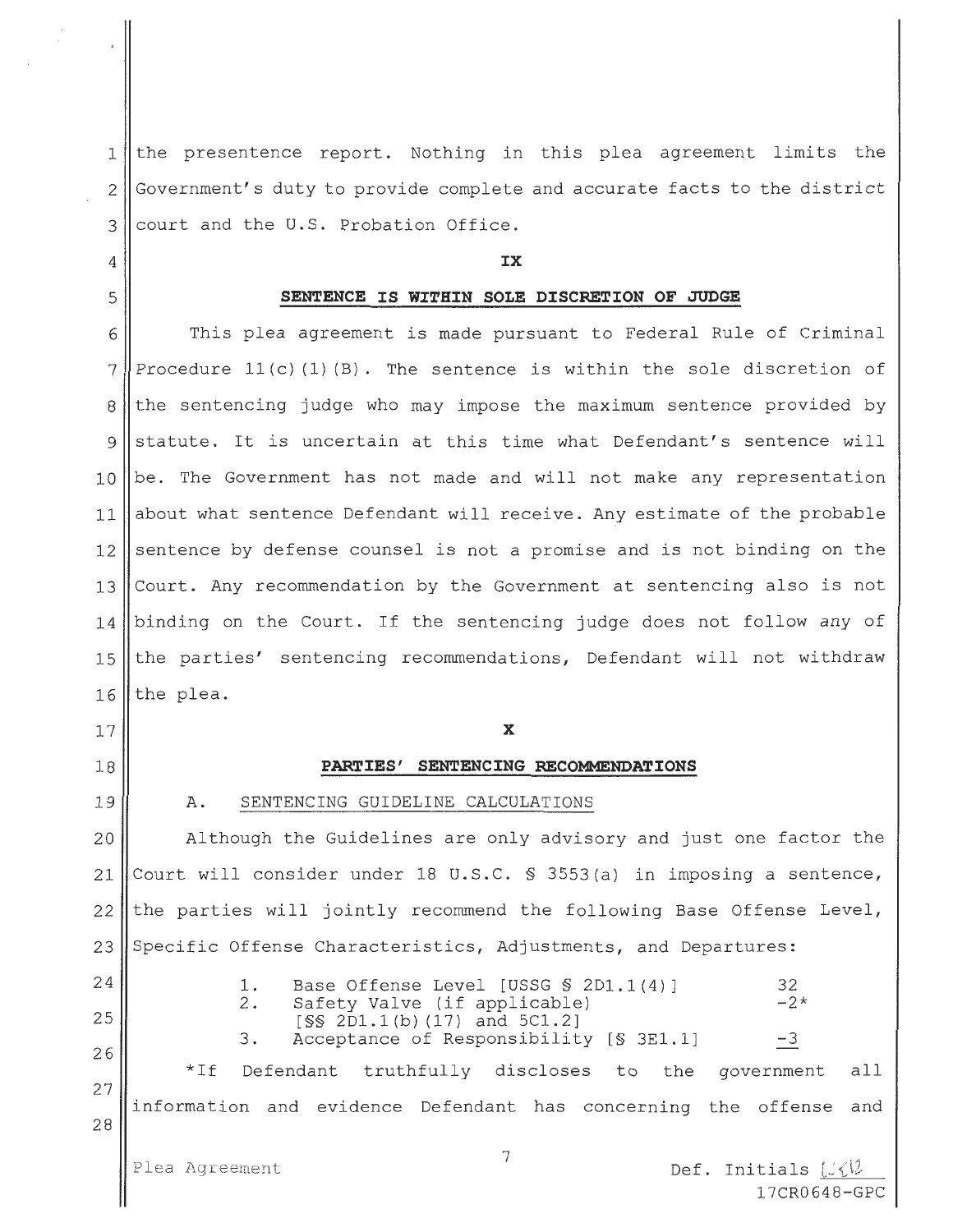1 relevant conduct, and if Defendant otherwise qualifies for the "safety  $2$  | valve" reduction contained in § 5C1.2, the government will recommend a 3 || two-level reduction under § 2Dl.1(b) (17) and relief from any statutory 4 || mandatory minimum sentence pursuant to \$ 5C1.2. If Defendant does not 5 gualify under § 5Cl.2, Defendant may be subject to a statutory mandatory 6 minimum sentence.

# 7 | B. ACCEPTANCE OF RESPONSIBILITY

8 || Despite paragraph A above, the Government need not recommend an 9 adjustment for Acceptance of Responsibility if Defendant engages in 10 conduct inconsistent with acceptance of responsibility including, but 11 not limited to, the following:

12 13 14 15 16 17 18 1. 2. 3. Fails to truthfully admit a complete factual basis as stated in the plea at the time the plea is entered, or falsely denies, or makes a statement inconsistent with, the factual basis set forth in this agreement; Falsely denies prior criminal conduct or convictions; Is untruthful with the Government, the Court or probation officer; or

4. Breaches this plea agreement in any way.

C. FURTHER ADJUSTMENTS AND SENTENCE REDUCTIONS INCLUDING THOSE UNDER 18 U.S.C. § 3553

22 23 24 25 Defendant may request or recommend additional downward adjustments, departures, or variances from the Sentencing Guidelines under 18 U.S.C. § 3553. The Government will oppose any downward adjustments, departures, or variances not set forth in Section X, paragraph A above.

27 28

26

19

20

21

Plea Agreement  $\frac{1}{\sqrt{1-\frac{1}{n}}}$ 17CR0648-GPC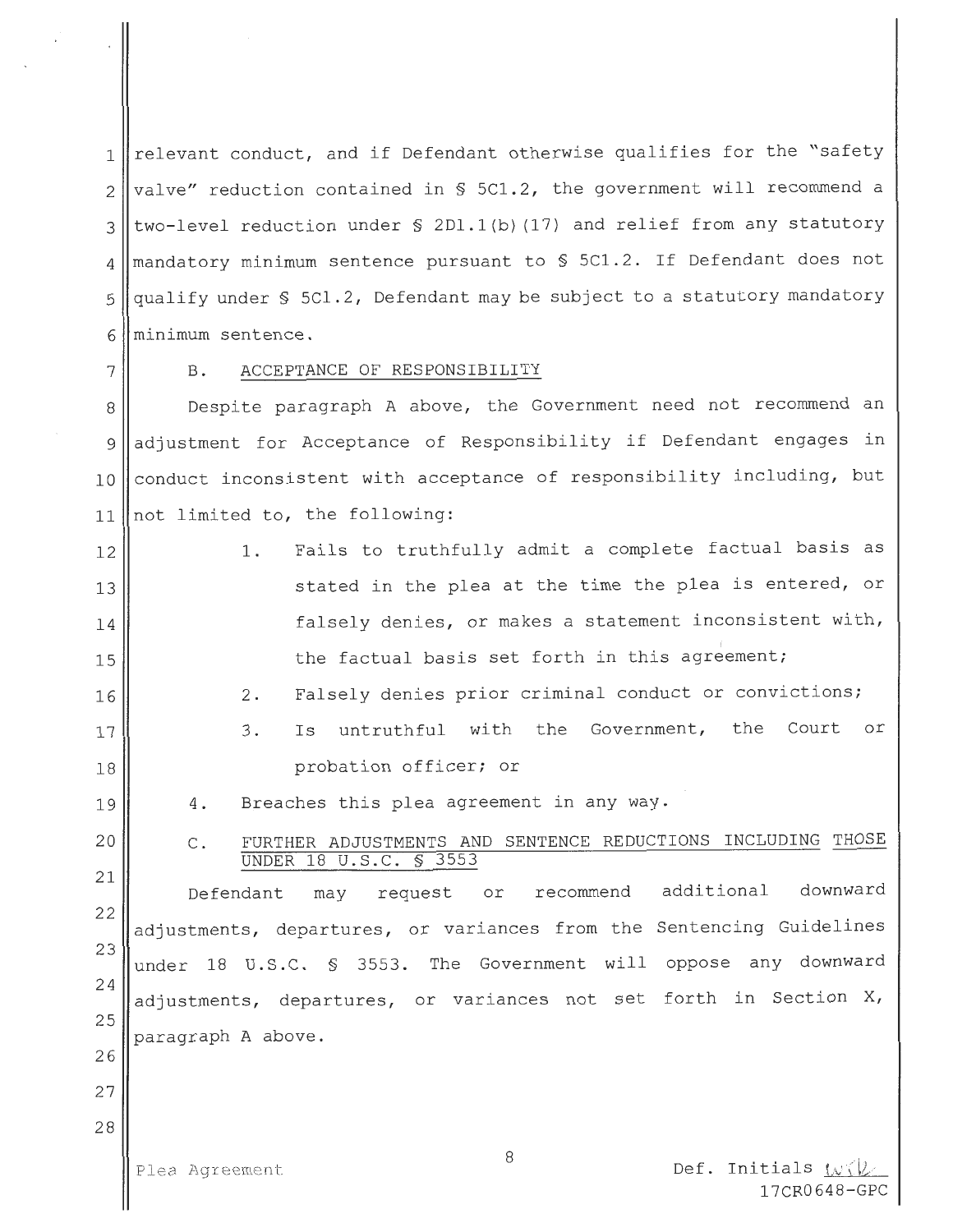#### 1 | D. NO AGREEMENT AS TO CRIMINAL HISTORY CATEGORY

2 The parties have **no** agreement as to Defendant's Criminal History  $3$  Category.

# 4 | E. "FACTUAL BASIS" AND "RELEVANT CONDUCT" INFORMATION

5 The facts in the "factual basis" paragraph of this agreement are 6 true and may be considered as "relevant conduct" under USSG § 1B1.3 and  $7$  as the nature and circumstances of the offense under 18 U.S.C.  $8$   $\parallel$  \$ 3553 (a) (1).

#### 9 F. PARTIES' RECOMMENDATIONS REGARDING CUSTODY

10 || The Government will recommend that Defendant be sentenced to the 11 **1ow end** of the advisory guideline range recommended by the Government  $12$  at sentencing or, if applicable, to the mandatory minimum sentence, 13 Whichever is greater.

14

15

#### G. SPECIAL ASSESSMENT/FINE/RESTITUTION/FORFEITURE

#### 1. Special Assessment

16 The parties will jointly recommend that Defendant pay a special 17 assessment in the amount of \$100.00 per felony count of conviction to  $18$  be paid forthwith at time of sentencing. Special assessments shall be 19 paid through the office of the Clerk of the District Court by bank or 20  $\|$  cashier's check or money order made payable to the "Clerk, United States" 21 District Court."

2. Fine

23 The parties will not recommend imposition of a fine due to 24 Defendant's limited financial prospects and because the cost of  $25$  collection, even taking into account the Inmate Responsibility Program, 26 likely would exceed the amounts that could reasonably be expected to be  $27$  collected.

28

22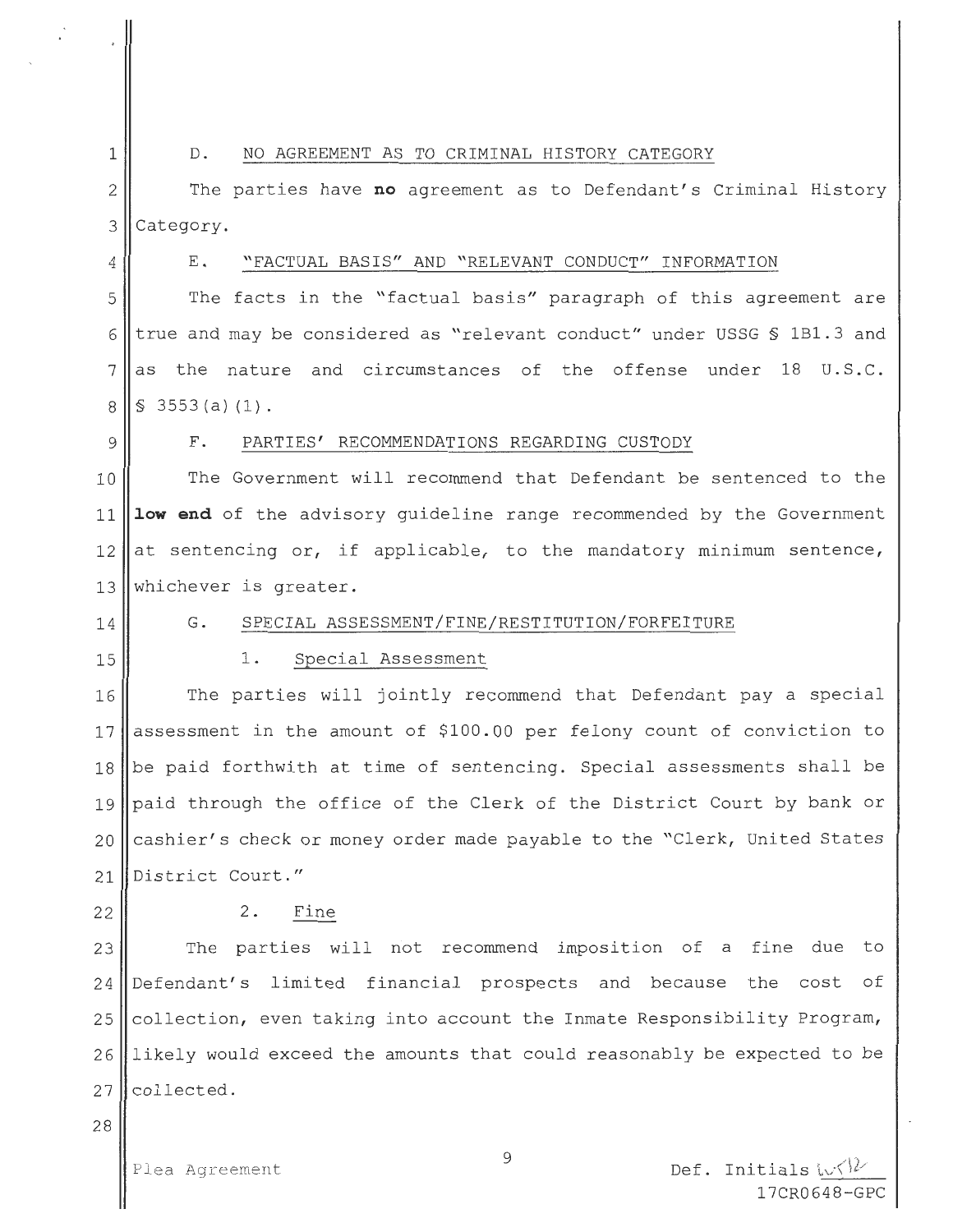#### 1 H. SUPERVISED RELEASE

2 If the Court imposes a term of supervised release, Defendant will 3 not seek to reduce or terminate early the term of supervised release  $4$  until Defendant has served at least 2/3 of the term of supervised  $5$  release and has fully paid and satisfied any special assessments, fine,  $6$  criminal forfeiture judgment, and restitution judgment.

#### 7 **XI**

#### 8 **DEFENDANT WAIVES APPEAL AND COLLATERAL ATTACK**

9 Defendant waives (gives up) all rights to appeal and to 10 collaterally attack every aspect of the conviction and sentence, 11 including any restitution order. The only exception is that Defendant  $12$  may collaterally attack the conviction or sentence on the basis that 13 Defendant received ineffective assistance of counsel.

# 14 **XII**

#### 15 **BREACH OF THE PLEA AGREEMENT**

16 Defendant and Defendant's attorney know the terms of this agreement 17 and shall raise, before the sentencing hearing is complete, any claim  $18$  that the Government has not complied with this agreement. Otherwise, 19 such claims shall be deemed waived (that is, deliberately not raised 20 despite awareness that the claim could be raised), cannot later be made 21 to any court, and if later made to a court, shall constitute a breach  $22$  of this agreement.

23 Defendant breaches this agreement if Defendant violates or fails  $24$  to perform any obligation under this agreement. The following are non- $25$  exhaustive examples of acts constituting a breach:

26

27

28

1. Failing to plead quilty pursuant to this agreement;

Plea Agreement

10

Def. Initials  $\downarrow \downarrow$ 17CR0648-GPC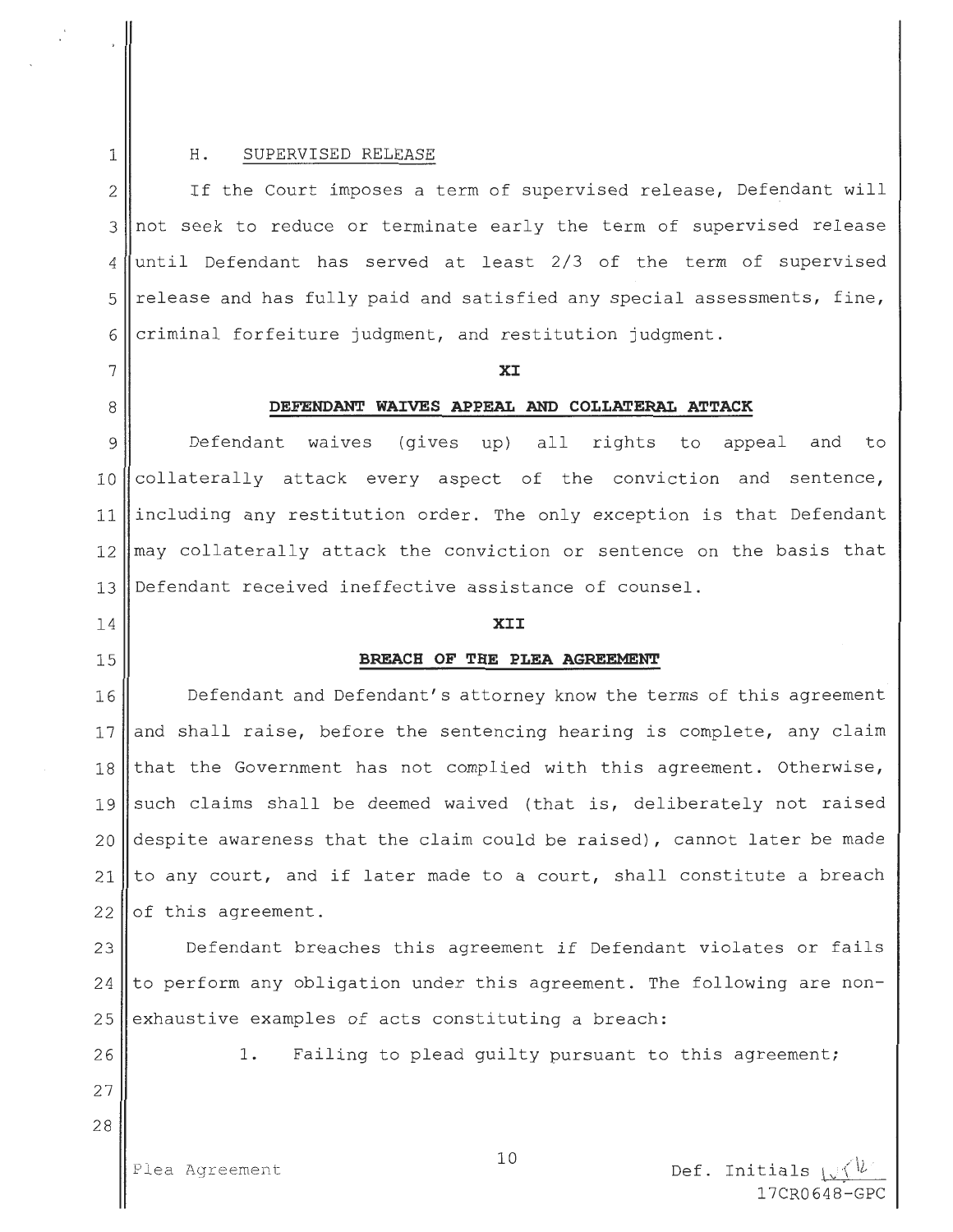1

- 2 . Failing to fully accept responsibility as established in Section X, paragraph B, above;
- 3. Failing to appear in court;
- 4. Attempting to withdraw the plea;
- 5. Failing to abide by any court order related to this case;
- 6. Appealing (which occurs if a notice of appeal is filed) or collaterally attacking the conviction or sentence in violation of Section XI of this plea agreement; or
- 7. Engaging in additional criminal conduct from the time of 10 || arrest until the time of sentencing.

11 || If Defendant breaches this plea agreement, Defendant will not be 12 able to enforce any provisions, and the Government will be relieved of  $13$  all its obligations under this plea agreement. For example, the 14 Government may proceed to sentencing but recommend a different sentence 15 than what it agreed to recommend above. Or the Government may pursue  $16$  any charges including those that were dismissed, promised to be 17 dismissed, or not filed as a result of this agreement (Defendant agrees  $18$  that any statute of limitations relating to such charges is tolled 19 indefinitely as of the date all parties have signed this agreement; 20 Defendant also waives any double jeopardy defense to such charges). In 21 addition, the Government may move to set aside Defendant's quilty plea. 22 Defendant may not withdraw the guilty plea based on the Government's 23 | pursuit of remedies for Defendant's breach.

24 || Additionally, if Defendant breaches this plea agreement: (i) any 25 statements made by Defendant, under oath, at the guilty plea hearing 26 (before either a Magistrate Judge or a District Judge); (ii) the factual  $27$  basis statement in Section II.B in this agreement; and (iii) any

28

Def. Initials  $\cup$ 17CR0648-GPC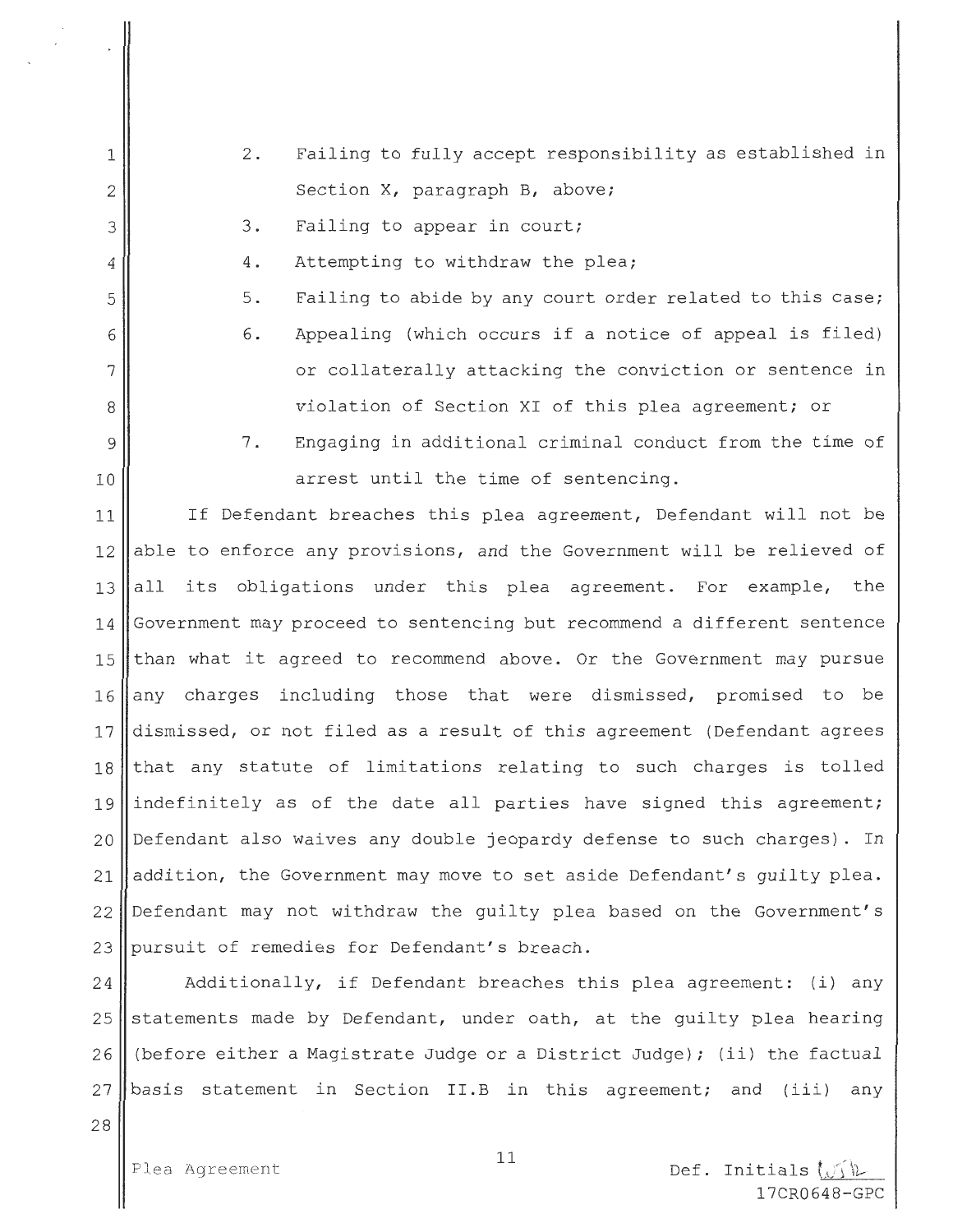evidence derived from such statements, are admissible against Defendant ||in any prosecution of, or any action against, Defendant. This includes the prosecution of the charge (s) that is the subject of this plea  $4 \parallel$  agreement or any charge(s) that the prosecution agreed to dismiss or not file as part of this agreement, but later pursues because of a 6 breach by the Defendant. Additionally, Defendant knowingly, voluntarily, and intelligently waives any argument that the statements and any evidence derived from the statements should be suppressed, 9 cannot be used by the Government, or are inadmissible under the United 10 States Constitution, any statute, Rule 410 of the Federal Rules of Evidence, Rule ll(f) of the Federal Rules of Criminal Procedure, and any other federal rule.

# 13 **XIII**

#### 14 **CONTENTS AND MODIFICATION OF AGREEMENT**

15 || This plea agreement and the forfeiture addendum embody the entire 16 || agreement between the parties and supersede any other agreement, written 17 || or oral. No modification of this plea agreement shall be effective  $18$  unless in writing signed by all parties.

### 19 **XIV**

### 20 **DEFENDANT AND COUNSEL FULLY UNDERSTAND AGREEMENT**

21 || By signing this agreement, Defendant certifies that Defendant has  $22$  | read it (or that it has been read to Defendant in Defendant's native 23 || language). Defendant has discussed the terms of this agreement with 24 defense counsel and fully understands its meaning and effect.

25

26 27

28

Plea Agreement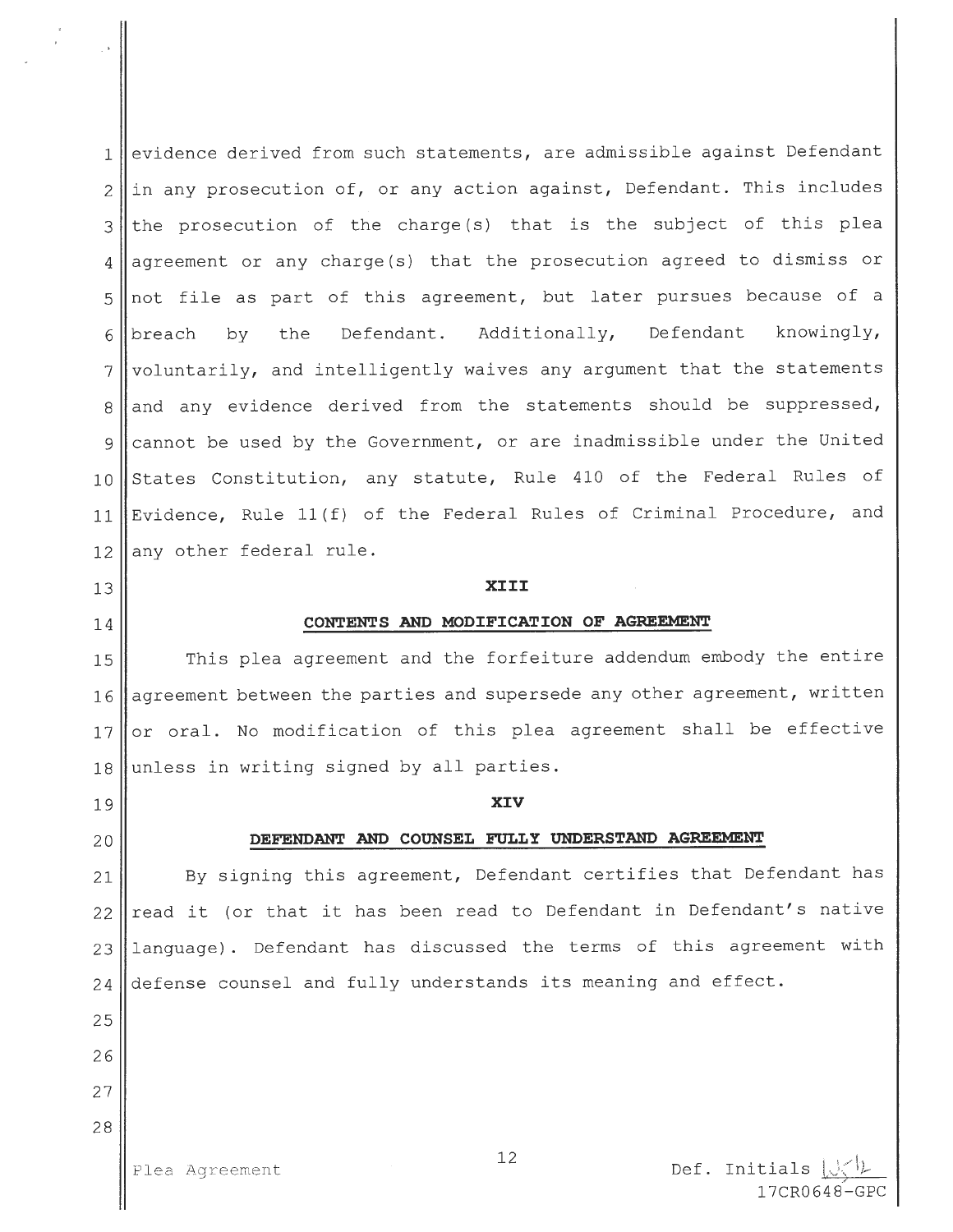| $1\,$      | XV                                                                                                                                                |
|------------|---------------------------------------------------------------------------------------------------------------------------------------------------|
| $\sqrt{2}$ | DEFENDANT SATISFIED WITH COUNSEL                                                                                                                  |
| 3          | is satisfied with<br>Defendant has consulted with counsel<br>and                                                                                  |
| 4          | counsel's representation. This is Defendant's independent opinion, and                                                                            |
| 5          | Defendant's counsel did not advise Defendant about what to say in this                                                                            |
| 6          | regard.<br>ADAM L. BRAVERMAN                                                                                                                      |
| 7          | United States Attorney                                                                                                                            |
| $\, 8$     | 30.18                                                                                                                                             |
| 9          | LAWRENCE A.<br>CASPER<br><b>DATED</b><br>Assistant U.S. Attorney                                                                                  |
| 10         |                                                                                                                                                   |
| 11         | KURT HERMANSEN<br><b>DATED</b>                                                                                                                    |
| 12         | Defense Counsel                                                                                                                                   |
| 13         | IN ADDITION TO THE FOREGOING PROVISIONS TO WHICH I AGREE, I SWEAR UNDER<br>PENALTY OF PERJURY THAT THE FACTS IN THE "FACTUAL BASIS" SECTION ABOVE |
| 14         | ARE TRUE.                                                                                                                                         |
| 15         | $4.17 - 18$                                                                                                                                       |
| 16         | WALTER ROVIDIO IPINA<br>DATED<br>Defendant                                                                                                        |
| $17\,$     |                                                                                                                                                   |
| 18         |                                                                                                                                                   |
| 19         |                                                                                                                                                   |
| 20         |                                                                                                                                                   |
| 21         |                                                                                                                                                   |
| 22         |                                                                                                                                                   |
| 23         |                                                                                                                                                   |
| 24         |                                                                                                                                                   |
| 25         |                                                                                                                                                   |
| 26         |                                                                                                                                                   |
| 27         |                                                                                                                                                   |
| 28         | 13                                                                                                                                                |
|            | Def. Initials LyM<br>Plea Agreement<br>17CR0648-GPC                                                                                               |

 $\epsilon$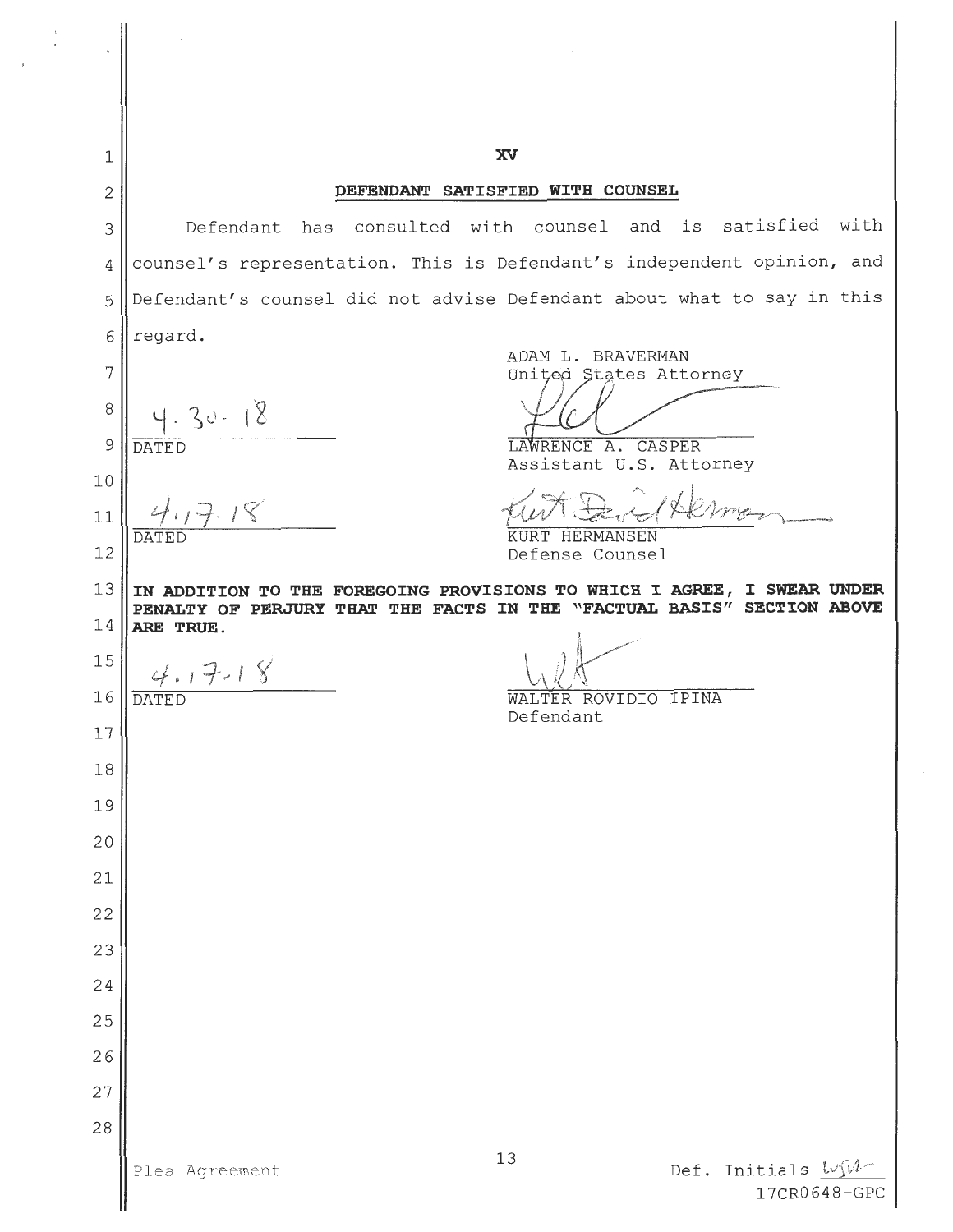# 1 **FORFEITURE ADDENDUM TO PLEA AGREEMENT**  2 **UNITED STATES v. WALTER ROVIDIO IPINA**  3 **CASE NO. 17cr0648-GPC**

4 || Defendant understands and agrees that this Forfeiture Addendum to 5 Ithe main Plea Agreement will be filed with the Court at the same time  $6$  as the filing of the main Plea Agreement. The Court at the time of the 7 Fed. R. Crim. P. Rule 11 plea colloquy will have both the main plea 8 agreement and this addendum before the Court, and any reference during 9 Ithe hearing to the "plea agreement" will be understood to be a reference  $10$  to the main plea agreement together with this addendum. Both parties 11 will insure that the Court is aware of and is considering both the plea  $12$  agreement and this addendum at the Rule 11 hearing. If this issue is 13 not raised by either party at the Rule 11 hearing, any objection relating 14 Ito that issue will be considered waived.

15 || I, the defendant, certify that I have read the preceding paragraph 16 (or it has been read to me in my native language) and that I have 17 || discussed it with my counsel and fully understand its meaning and effect. 18 I am satisfied with counsel's representation.

19  $4.17.18$ 20 Date **WALTER** ROVIDIO IPINA Defendant 21 22 **Acknowledgment by Defense Counsel:**  23 24  $4.17.18$ 25 Date KURT HERMANSEN Defense Counsel 26 **FILED**<br>MAY 01 2018 27 28 lac:3/28/18 L<br>CLEHK US DISTRICT COURT SOUTHERN UISTRICT COURT<br>BY UTHERN DISTRICT OF CALIFORNIA<br>DEPUTY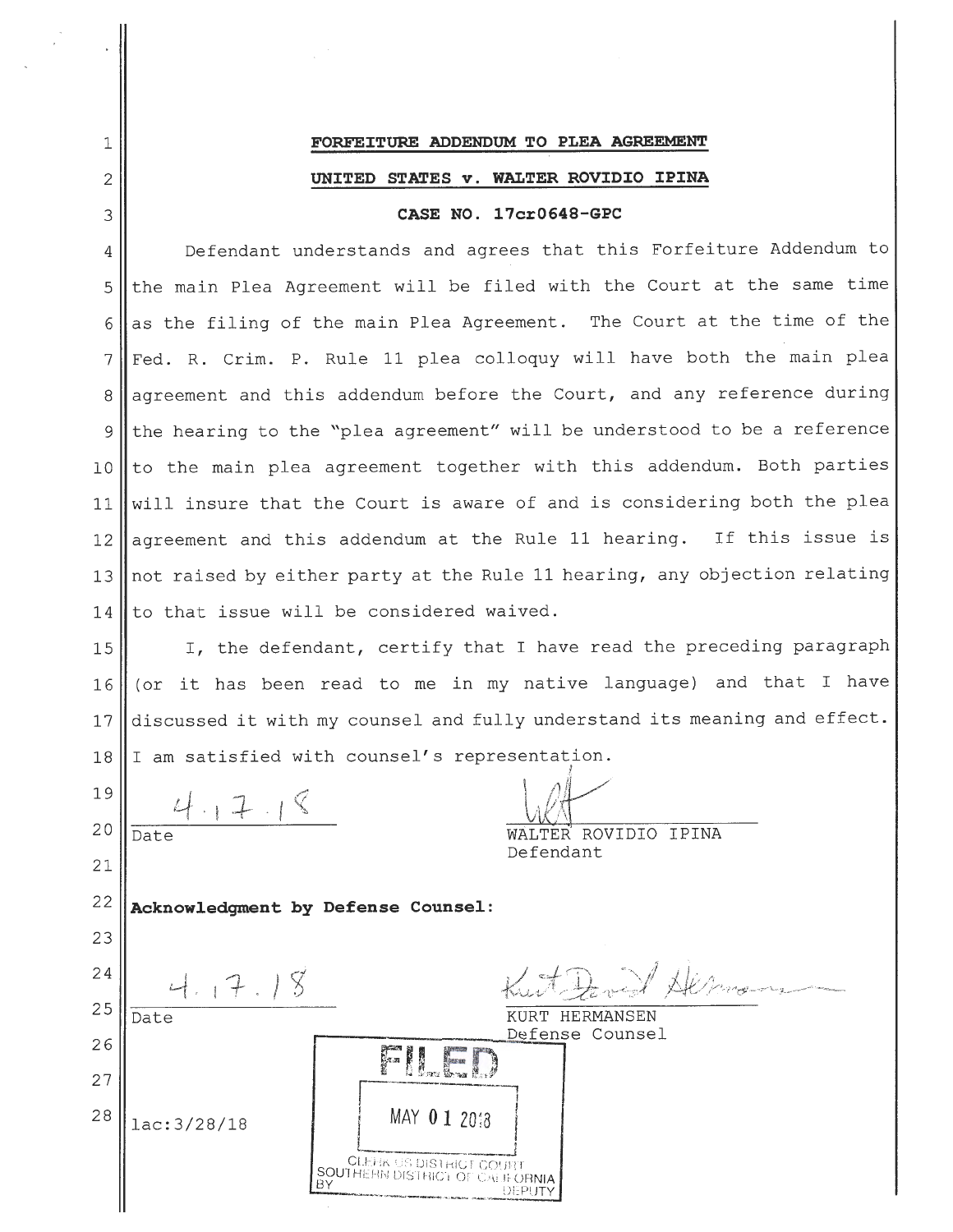#### **A. PROPERTY SUBJECT TO FORFEITURE**

-

2 In addition to pleading guilty to Count 1 of the Indictment, as set 3 | forth in Section I of the main Plea Agreement, defendant agrees to 4 | forfeit the following assets, which are: (a) one white 2012 Freightliner 5 Tractor cab bearing California license plate number WP76291, and Vehicle 6 Identification Number (VIN) 1FUJGLBG1CLB1201; and (b) one white 1999 7 TRMLO Refer Trailer/Container bearing California license plate number 8 4PR7572, and Vehicle Identification Number ("VIN") 1PT01ANH0X9012026, 9 (collectively "the vehicles") pursuant to Title 21, United States Code, 10 Section  $853(a)(1)$  and  $(2)$ .

11 || Defendant agrees to the immediate entry of a preliminary order of 12 forfeiture as to these vehicles. Defendant further agrees that, upon 13 entry of the preliminary order of forfeiture, such order will be 14 | considered final as to his interests in the vehicles. Defendant agrees 15 to immediately withdraw any claims to the vehicles in any pending 16 administrative or civil forfeiture proceeding, and consents to the 17 | forfeiture of the vehicles to the United States in any and all actions 18 || taken by the United States. Defendant agrees to execute any and all 19 documents requested by the Government to facilitate or complete the 20 forfeiture process(es). Defendant further agrees not to contest or to 21 || assist any other person or entity in contesting the forfeiture of the  $22$  vehicles in the forfeiture proceedings ancillary to this criminal case 23 or in any related civil forfeiture proceeding.

**B. BASIS OF FORFEITURE** 

25 Defendant acknowledges that the vehicles, and each of them, are 26 || subject to criminal forfeiture as property used to facilitate the  $27$  commission of the crimes alleged in Count 1 of the Indictment.

28

24

1

2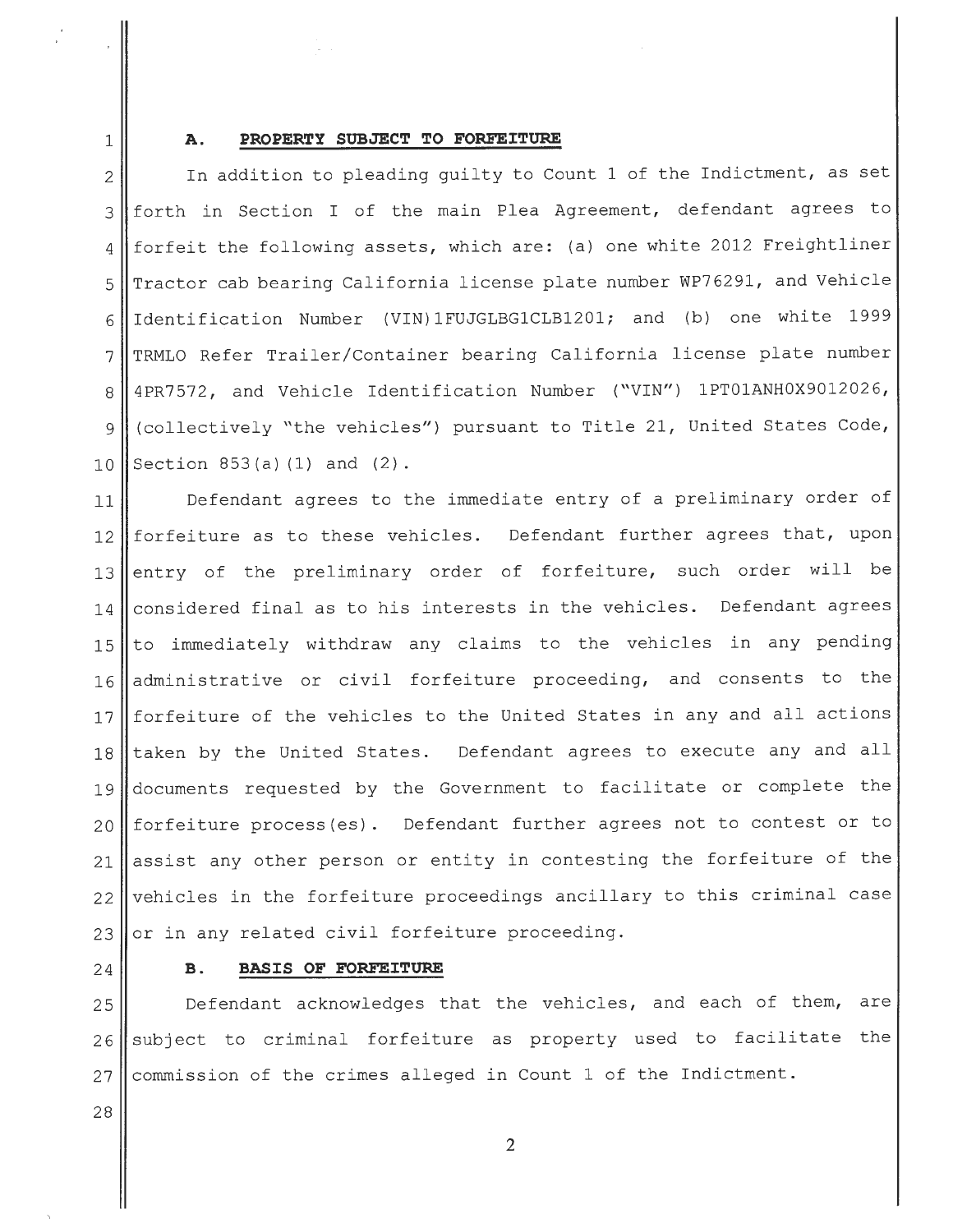#### 1 **C. IMMEDIATE ENTRY OF PRELIMINARY ORDER OF FORFEITURE**

2 3  $\Delta$ 5 6 7 8 Defendant consents and agrees to the immediate entry of a preliminary order of forfeiture upon entry of the guilty plea(s). Defendant further agrees that upon entry of the preliminary order of forfeiture, such order will be considered final as to defendant's interests in the vehicles. Defendant agrees to immediately withdraw any claims to the vehicles in any pending administrative and civil forfeiture proceeding, and consents to the forfeiture of all properties seized in 9 connection with this case to the United States. Defendant agrees to  $10$  execute any and all documents requested by the Government to facilitate 11 or complete the forfeiture process (es). Defendant further agrees not  $12$  to contest or to assist any other person or entity in contesting the 13 forfeiture of the vehicles.

#### 14 **D. ENTRY OF ORDERS OF FORFEITURE AND WAIVER OF NOTICE**

15 Defendant consents and agrees to the entry of orders of forfeiture 16 for such property and waives the requirements of Federal Rules of 17 Criminal Procedure 32.2 and 43(a) regarding notice of the forfeiture in 18 the charging instrument, announcement of the forfeiture at sentencing, 19 and incorporation of the forfeiture in the judgment. Defendant 20 acknowledges that defendant understands that the forfeiture of assets 21 is part of the sentence that may be imposed in this case and waives any 22 failure by the Court to advise defendant of this, pursuant to Rule 23 |  $|11(b)(1)(J)$ , at the time the Court accepts the guilty plea(s).

#### 24 **E. WAIVER OF CONSTITUTIONAL AND STATUTORY CHALLENGES**

**Defendant further agrees to waive all constitutional and statutory**  challenges in any manner (including direct appeal, habeas corpus, or any other means) to any forfeiture carried out in accordance with this agreement on any grounds, including that the forfeiture constitutes an